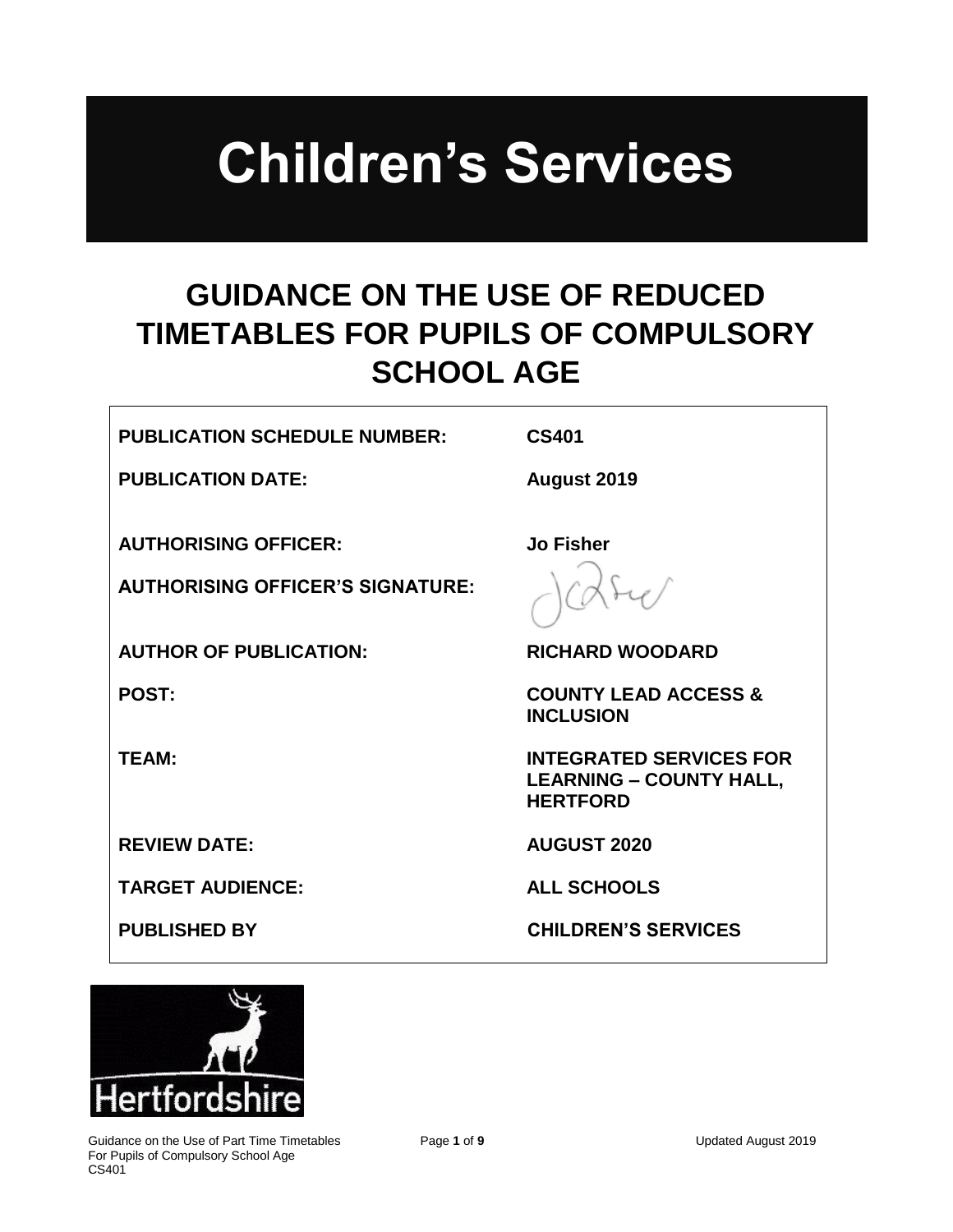## **Hertfordshire County Council**

## **Guidance on the use of reduced timetables for pupils of compulsory school age**

## **August 2019**

### **Who is this guidance for?**

**This guidance is intended to protect both student and school, should a reduced timetable be used, and ensure that no child is excluded illegally through the imposition of a reduced timetable (sometimes referred to as 'part-time' timetables).**

All schools and services providing education to children of compulsory school age, regardless of their arrangements for governance including:

- Local authority maintained community and foundation schools
- Sponsored and converter academies
- Free schools
- University Technology Colleges
- Studio Schools
- Education Support Centre (ESCs) and Primary Behaviour Services

## **What is this guidance about?**

The guidance sets out the legal position with regard to the use of reduced timetables for pupils of compulsory school age, clarifies the respective responsibilities of the local authority, schools and parents/carers and provides guidance on best practice, including procedures for ensuring robust monitoring of the arrangements.

## **Responsible officers:**

Richard Woodard, County Lead for Access and Inclusion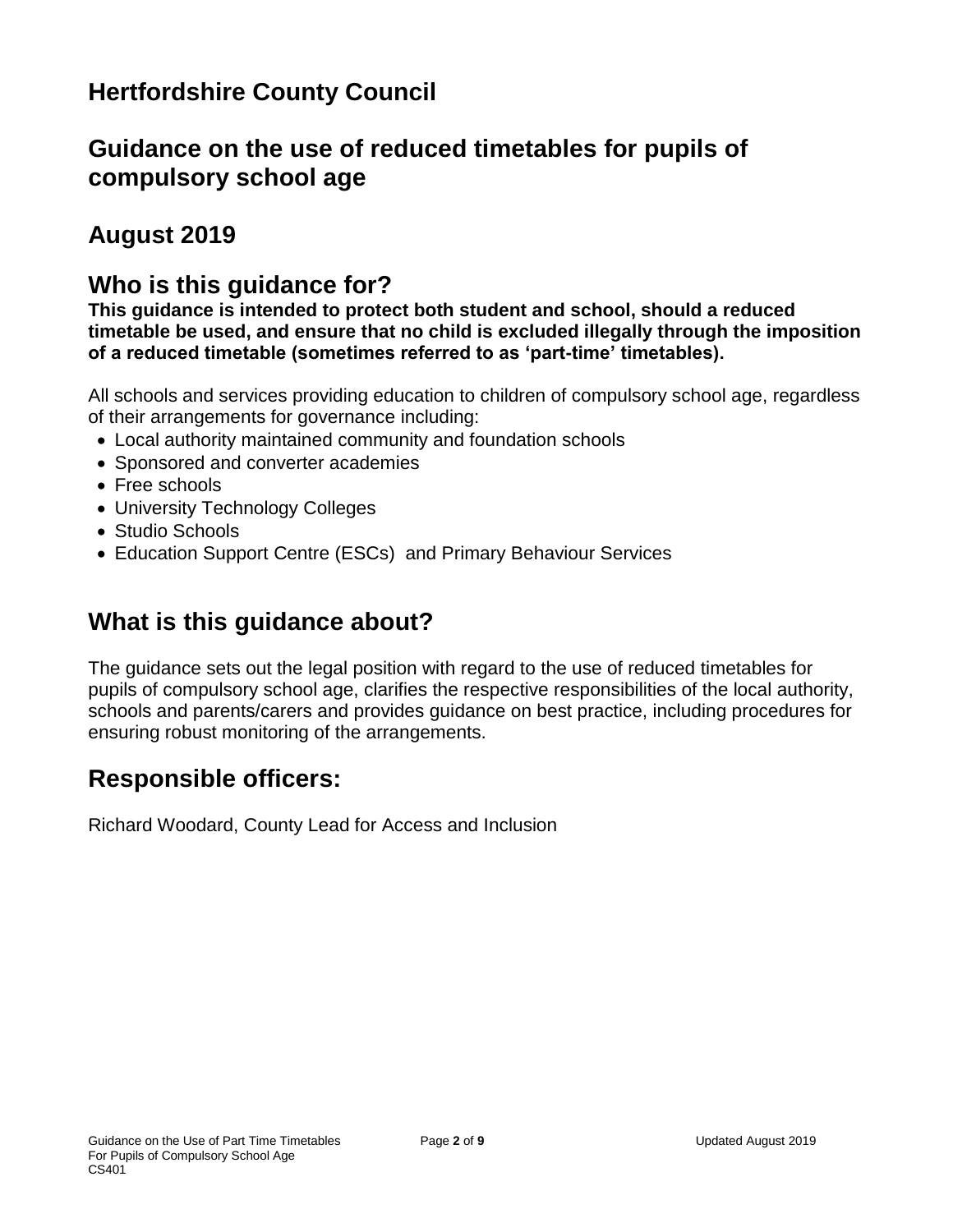#### **Background and context**

It is recognised that there may be occasions when a child is unable to attend school full-time, due to, for example, recovery from illness, exceptional family circumstances, pregnancy, or returning home from a period in custody. Also, there may be instances when a child is experiencing severe behavioural difficulties at school and is finding it increasingly difficult to cope with full-time attendance. In such circumstances the law permits the temporary use of a part-time/reduced timetable. This guidance explains the legal position with regard to such timetables clarifies responsibilities and identifies best practice.

#### **The DfE perspective**

In *the DfE document named School attendance: Guidance for maintained schools, academies, independent schools and local authorities* (DfE. July 2019) the DfE poses the question whether a school can place a pupil on a part-time timetable? The answer given is as follows:

*As a rule, no. All pupils of compulsory school age are entitled to a full-time education. In very exceptional circumstances there may be a need for a temporary part-time timetable to meet a pupil's individual needs. For example where a medical condition prevents a pupil from attending full-time education and a part-time timetable is considered as part of a re-integration package. A part-time timetable must not be treated as a long-term solution. Any pastoral support programme or other agreement must have a time limit by which point the pupil is expected to attend full-time or be provided with alternative provision. In agreeing to a part-time timetable a school has agreed to a pupil being absent from school for part of the week or day and therefore must record it as authorised absence.*

#### **The Ofsted perspective**

In a report entitled *Pupils missing out on education* (Ofsted. November 2013) Ofsted highlighted concerns that children not accessing full-time education tend to have lower aspirations, limited levels of achievement and, most seriously, face potential safeguarding risks (such as child sexual exploitation and trafficking). As a consequence of the report's findings, Ofsted has strengthened its approach to monitoring local authorities' and schools' arrangements for managing attendance. Local authorities are now required to obtain from all schools, regardless of their arrangements for governance, up-to-date and accurate data on all children not accessing full-time education. Schools are similarly required to maintain data on pupils on their roll but not attending full-time.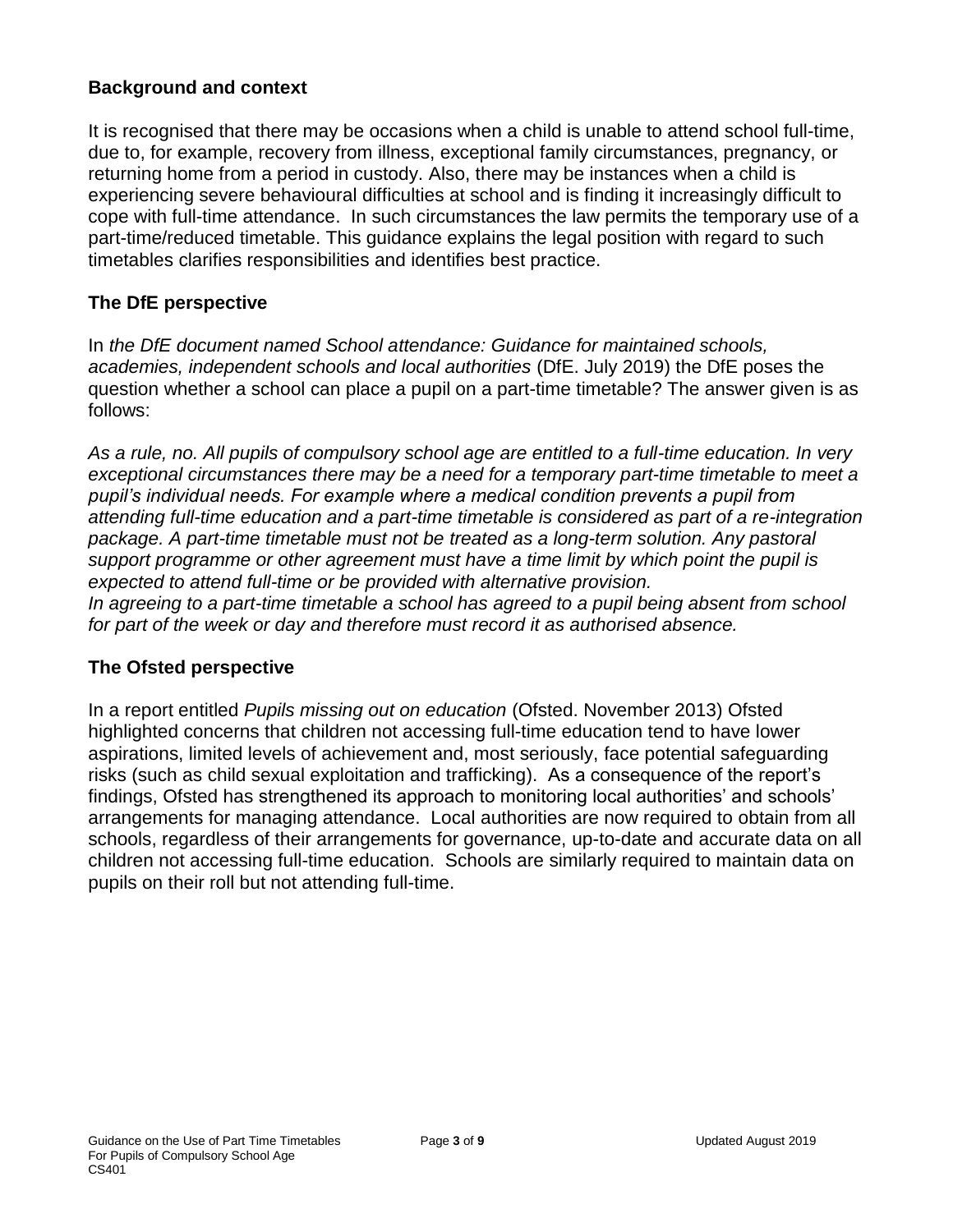#### **The legal position**

All children of compulsory school age are legally entitled to receive a suitable full-time education and local authorities have a statutory duty to ensure that all such children in their area receive such an education. There is currently no legal definition of what constitutes 'fulltime' education. It may nonetheless be useful for it to be borne in mind that in state schools children of compulsory school age normally receive around five hours of education a day for about 190 days a year. The Local Government Ombudsman established (in its report *Out of school…out of mind* (LGO. 2011)) that the number of hours of teaching per week considered to represent full-time education is as follows and can be used as a guide:

| Reception and Key Stage 1 (R, Y1 and Y2) | 21 hours   |
|------------------------------------------|------------|
| Key Stage 2 (Y3 to Y6)                   | 23.5 hours |
| Key Stage 3 (Y7 to Y9) and Y10           | 24 hours   |
| Y <sub>11</sub>                          | 25 hours   |

As a rule schools are only permitted to provide less than full-time education, including placing a pupil on a reduced timetable, in very exceptional circumstances.

A reduced timetable must not be treated as a long-term plan. The arrangement should always specify an end-date by when it is expected that the child will return to full-time education (or when an alternative will be provided) and be reviewed regularly in the light of any changes to the child's circumstances. A temporary reduced timetable should provide a means of achieving re-integration to full-time education. It should never be used as a form of exclusion from school for part of the school day or as permanent provision.

If a child is unable to access full-time education due to a diagnosed health need, schools and local authorities must follow the Department for Education guidance *Ensuring a good education for children who cannot attend school because of health needs* 2014.

#### **Responsibilities**

The local authority is responsible for:

- Ensuring that all children of compulsory school age who are not receiving a suitable fulltime education, receive this unless they are deemed to be medically unfit to do so, or it is otherwise considered to be in the best interests of the child's mental or physical health not to.
- Collecting and monitoring data about all children of compulsory school age who are not accessing full-time education, from all schools and services in the local area regardless of their individual governance arrangements (ref. Ofsted Framework, evaluation criteria and inspector guidance for the inspection of local authority children's services November 2017)

Schools (including academies, free schools, UTCs, studio schools, ESCs and Primary Behaviour Service) are responsible for: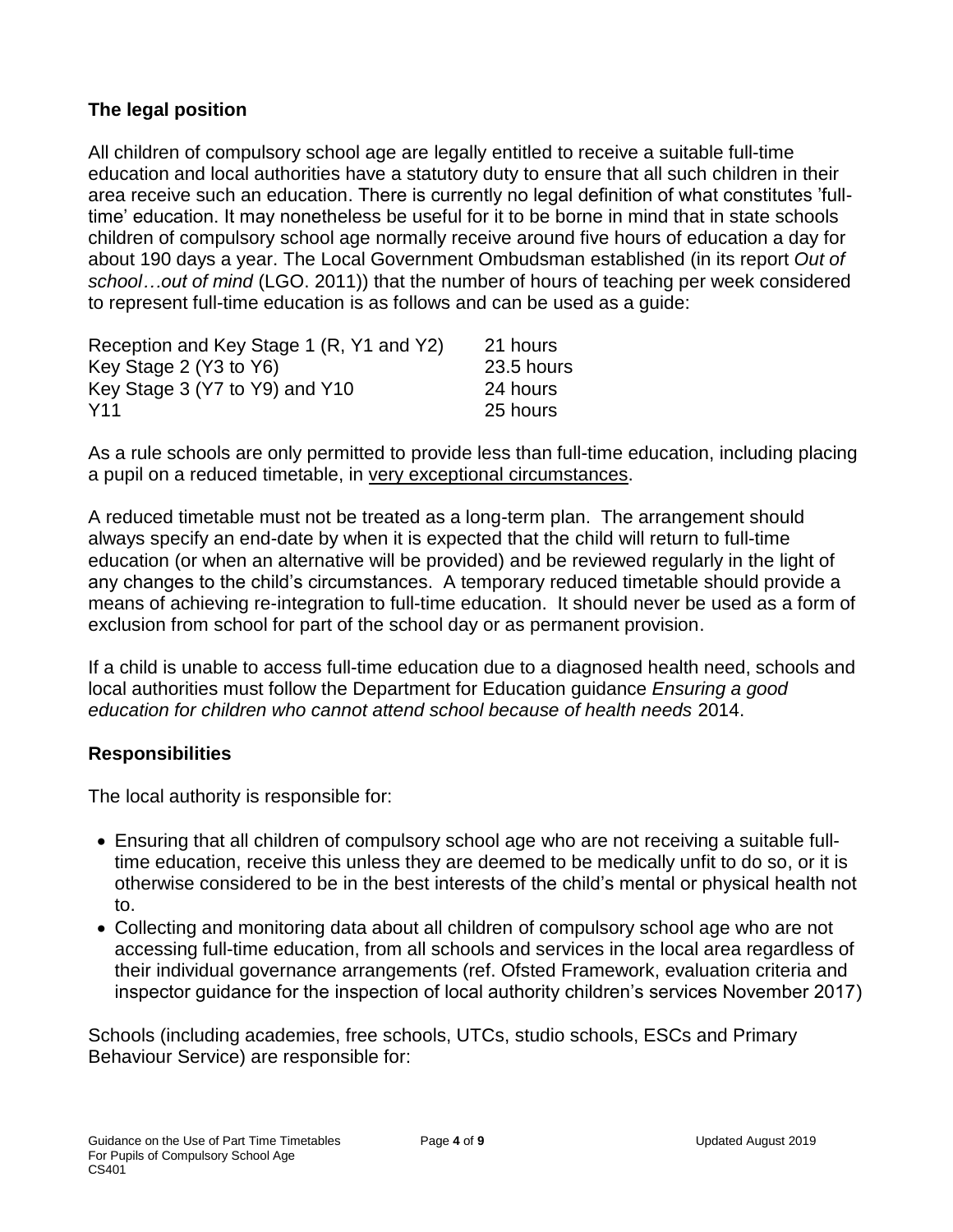- Providing full-time education to all children on roll and appropriate support to enable pupils to participate in education full-time;
- Informing the local authority of any instance of a child being placed on a reduced timetable, so that the local authority is aware of the arrangements (The Framework for School Inspection and Subsidiary Guidance on inspecting attendance Ofsted Sept 2015)
- Providing information to governors about any children placed on reduced timetables, so that governors can fulfil their responsibilities to monitor the school's provision.

#### **Best practice**

When a school considers that full-time education would not be in the best interests of a child's physical or mental health, and is considering placing him/her on a temporary reduced timetable, it should proceed as follows:

- 1. Consult with relevant agencies to determine the education and support provision that would best meet the child's individual needs, for a fixed term.
- 2. Complete a detailed action plan, agreed with the parents and pupil. The action plan shows a clear path to planned reintegration from reduced provision to full-time attendance over a maximum of a six week period. Where appropriate, the child should be actively involved in this planning. The plan should be reviewed if there is a change to his/her circumstances or needs. An example is shown in Appendix A.
- 3. If the child has an Education, Health and Care Plan, consult with the local authority's SEND team to ensure that the EHCP is implemented fully under a reduced timetable. The school should also consider whether it is appropriate to arrange an interim review, if for example the child's needs have changed and it is considered that this could impact on the ability for the provision to meet his/her needs.
- 4. Confirm, in writing, which adults will be responsible for the duty of care for the child during school sessions when he/she is not attending; (schools retain full duty of care for all children who are on the school roll if they are receiving education off-site).
- 5. **Obtain written consent to the arrangements from the child's parents/carers.** Should parents/carers not agree to the reduced timetable, it cannot be implemented, as without parental agreement a reduced timetable would be considered to be an unlawful exclusion.
- 6. Keep a central record of the arrangement and reviews and notify the local authority, using the form provided for this purpose (see Appendix B to this guidance).
- 7. Record the child's absence from school for sessions when he/she is not in attendance as authorised absence (register code C).
- 8. Provide sufficient and appropriately differentiated work for any time the student is not attending school. Provided the student is medically fit, the combination of work completed at home and in school must constitute full time education. The school should consider how work for when the student is not in school will be provided, sent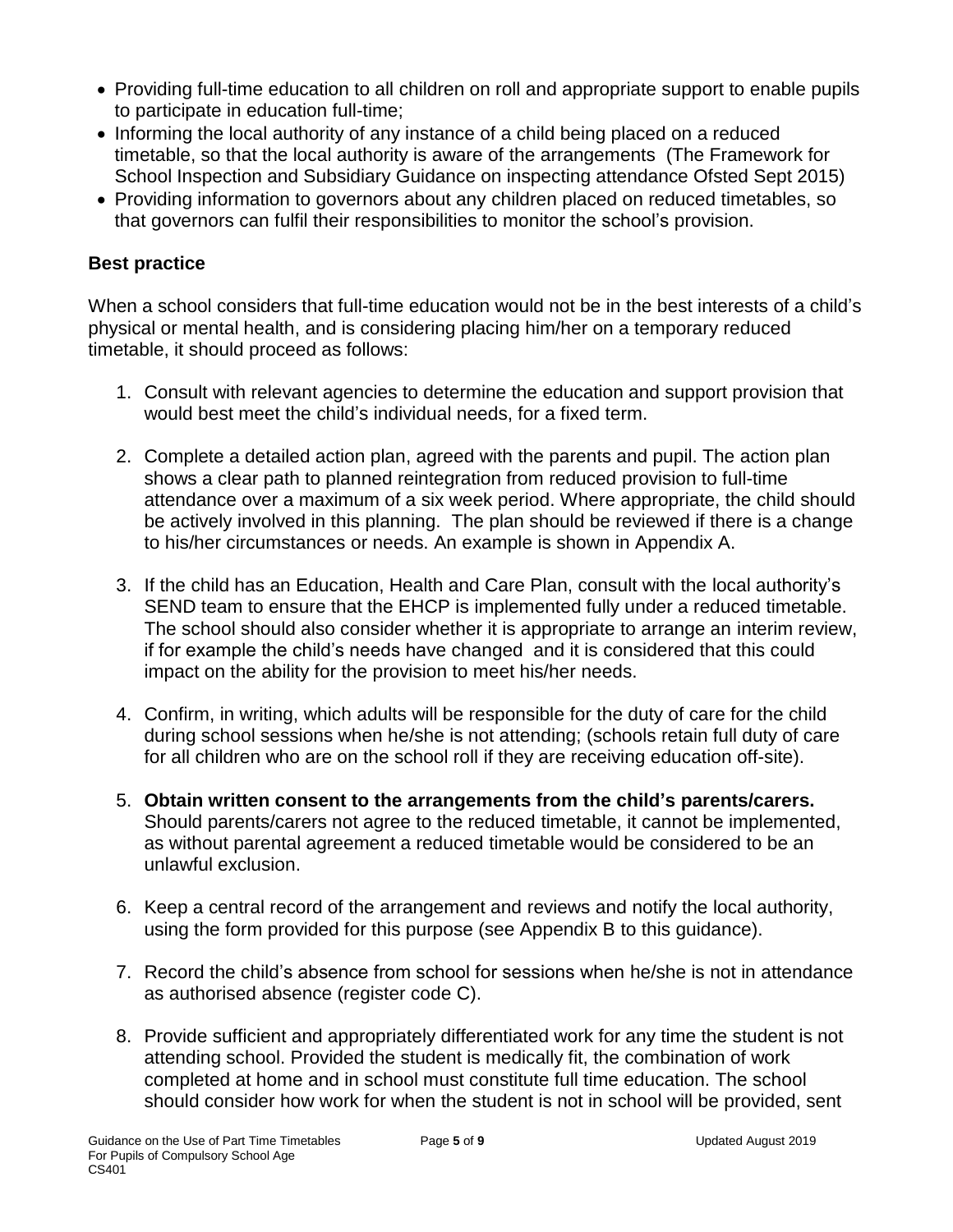home and marked and how constructive feedback will be given. Also consider how the student will be kept in mind and feel included in school life, e.g. how will they continue to have contact with the rest of their class and key staff.

9. Inform the local authority when the child returns to full-time education.

#### **Safeguarding Considerations**

Schools have a safeguarding responsibility for all pupils on their roll and therefore must be aware that even with parent/carer agreement to any reduced timetable arrangement they make, they are responsible for the safeguarding and welfare of pupils on roll who are off-site during school hours. If evidence suggests that the child will be exposed to significant risk if not in school, then a reduced timetable should not be considered an option.

#### **Notifying the Local Authority about pupils of compulsory school age who are on a parttime timetable**

Please return the attached form (available on SIMS or at http:www.thegrid.org.uk/info/welfare/attendance.shtml) using Anycomms Plus within five school days of a pupil starting and ending a reduced timetable.

The information provided will be used by the Local Authority to:

- Discharge its safeguarding responsibilities to collect and analyse data relating to children not in full time education (Ofsted Framework for the inspection of services for children in need of help and protection, children looked after and care leavers November 2017).
- Analyse data relating to the use of reduced timetables to inform service delivery at a local and a county level.

The information will allow schools to:

- Inform the Local Authority when a pupil is placed on a reduced timetable.
- To demonstrate transparency and accountability in the use of reduced timetables to create reports for use in monitoring and analysing data relating to pupils on reduced timetables.

#### **Further information and advice**

Schools and parents can seek further information and advice from their Integrated Services for Learning (ISL) area teams.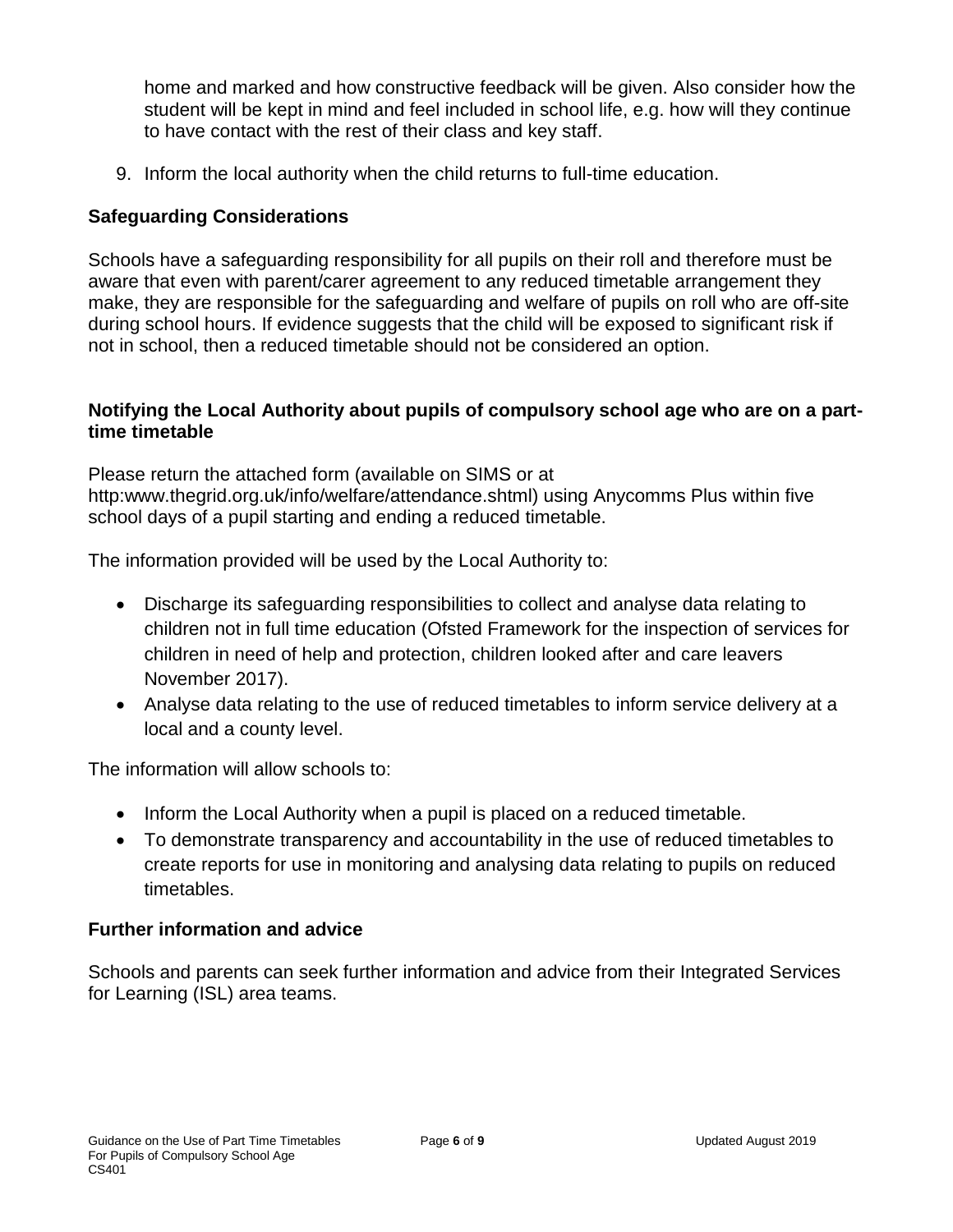#### **Appendix A: Reduced Timetable Re-integration Plan**

| Name:                                                            |      | <b>Class/Tutor:</b> |  | <b>Meeting with</b>        |  | <b>Start date:</b> | End date:       |  |
|------------------------------------------------------------------|------|---------------------|--|----------------------------|--|--------------------|-----------------|--|
| <b>Year Group:</b>                                               |      |                     |  | parents:                   |  |                    |                 |  |
|                                                                  | Plan |                     |  | <b>Review 1</b>            |  |                    | <b>Review 2</b> |  |
| Objectives (what change do<br>we want to see?)                   |      |                     |  |                            |  |                    |                 |  |
| <b>Success Criteria (what will</b><br>the change look like?)     |      |                     |  |                            |  |                    |                 |  |
| What will the school do?                                         |      |                     |  |                            |  |                    |                 |  |
| <b>Details of any Work</b><br><b>Experience (if appropriate)</b> |      |                     |  |                            |  |                    |                 |  |
| Details of any alternative<br>curriculum (if appropriate)        |      |                     |  |                            |  |                    |                 |  |
| <b>Additional resources</b>                                      |      |                     |  |                            |  |                    |                 |  |
| <b>Outcomes</b>                                                  |      |                     |  |                            |  |                    |                 |  |
| What will parent/carers do?                                      |      |                     |  | What the pupil needs to do |  |                    |                 |  |
| <b>Parent/Carer signature:</b>                                   |      |                     |  | <b>Pupil signature:</b>    |  |                    |                 |  |
| Designated teacher with responsibility:                          |      |                     |  |                            |  |                    |                 |  |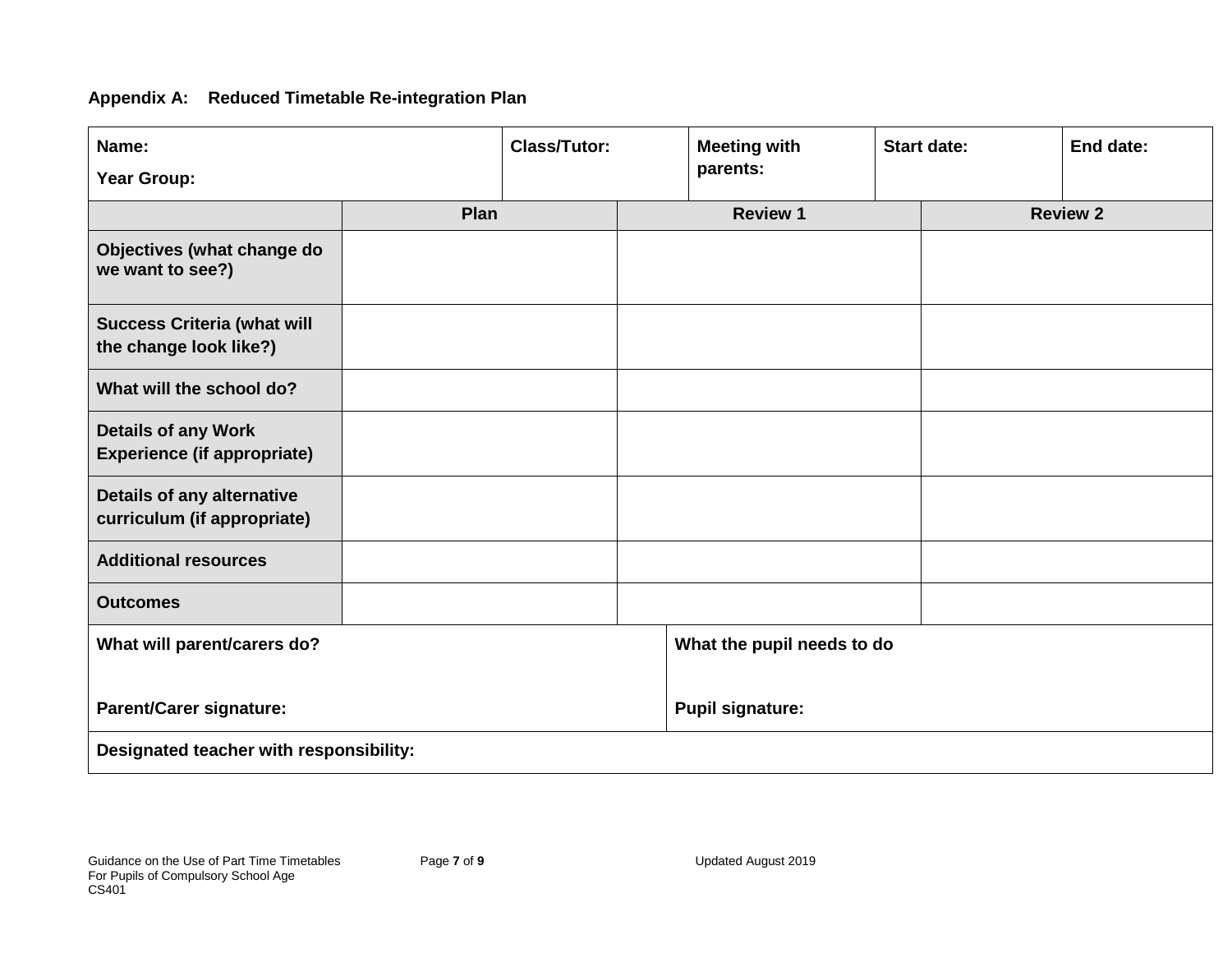#### **Pupils on Reduced Timetables Form for schools/academies to use to notify the local authority Statutory School Age Only**

All pupils of compulsory school age are entitled to a full-time education. In very exceptional circumstances there may be a need for a temporary part-time timetable to meet a pupil's individual needs. Advice from the Department for Education (November 2016) states that any part-time timetable must be time limited and the decision to implement it must have the agreement of the pupil's parents. Pupils on part-time timetables should be recorded using register code C (authorised absence) for the sessions they are not in school. As part of the *Framework for the inspection of services for children in need of help and protection, children looked after and care leavers* (Ofsted November 2017); local authorities are required to provide detailed data on school-age children in their area who are not in full-time education.

| LA number: ____________                                                                                                                                                                      | DSPL Area: ________                                                                         |
|----------------------------------------------------------------------------------------------------------------------------------------------------------------------------------------------|---------------------------------------------------------------------------------------------|
|                                                                                                                                                                                              | Date of Birth: _____________<br>Year Group: _______________<br>Ethnicity: _________________ |
| <b>SEND: Yes/No</b><br><b>EHCP: Yes/No</b><br><b>Details</b><br>,我们也不能会有一个人的事情。""我们的人们是不是我们的人,我们也不能会有一个人的人,我们也不能会有一个人的人,我们也不能会有一个人的人,我们也不能会有一个人的人                                            |                                                                                             |
| <b>Child Looked After: Yes / No</b><br>Previously Looked After: Yes / No<br>OR                                                                                                               |                                                                                             |
| PSP / Risk Management Plan in place: Yes / No<br>Reduced Timetable Reintegration Plan in place: Yes / No<br>,我们也不会有什么。""我们的人,我们也不会有什么?""我们的人,我们也不会有什么?""我们的人,我们也不会有什么?""我们的人,我们也不会有什么?""我们的人 |                                                                                             |
| Child Protection Plan: Yes / No Child in Need: Yes / No                                                                                                                                      |                                                                                             |
|                                                                                                                                                                                              |                                                                                             |